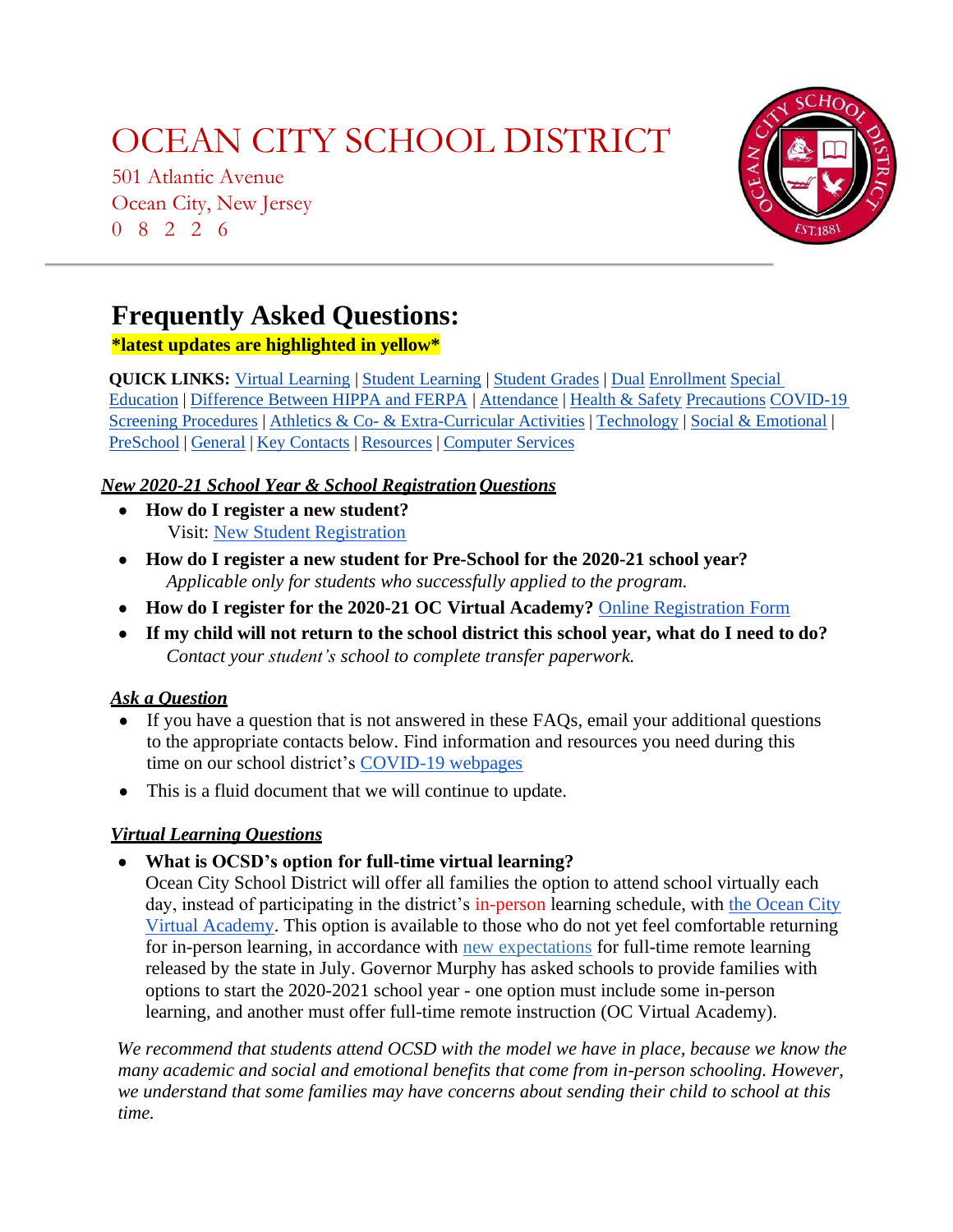501 Atlantic Avenue Ocean City, New Jersey 0 8 2 2 6



All students will return to 5 days of instruction beginning on April 12.

● **How will virtual learning be improved from the spring 2020 experience?**

We know that the transition to remote learning in Spring 2020 was swift, so we have taken time to plan for subsequent remote learning experiences, and that planning has started with reflection. We reviewed qualitative feedback gathered through surveys and discussions, as well as academic research on the impact of school closures on student achievement and well-being. That led us to identify key areas of learning that we aimed to address all summer long to prepare for a strong start to the 2020-2021 school year. Among the most noticeable changes are:

- A more set schedule for virtual learning;
- More synchronous student learning (live, interactive);
- Timely and specific feedback for students; and
- Clearly defined expectations for student success and accountability.
- Concurrent Teaching (Livestreaming)

The district constantly continues to monitor and reflect on virtual learning. Based on feedback from administrators, teachers, students, and parents, adjustments have been made at all three schools. While schools all around us have closed their doors, we continue to make changes this school year without sacrificing our priorities: keeping our school community safe and schools open.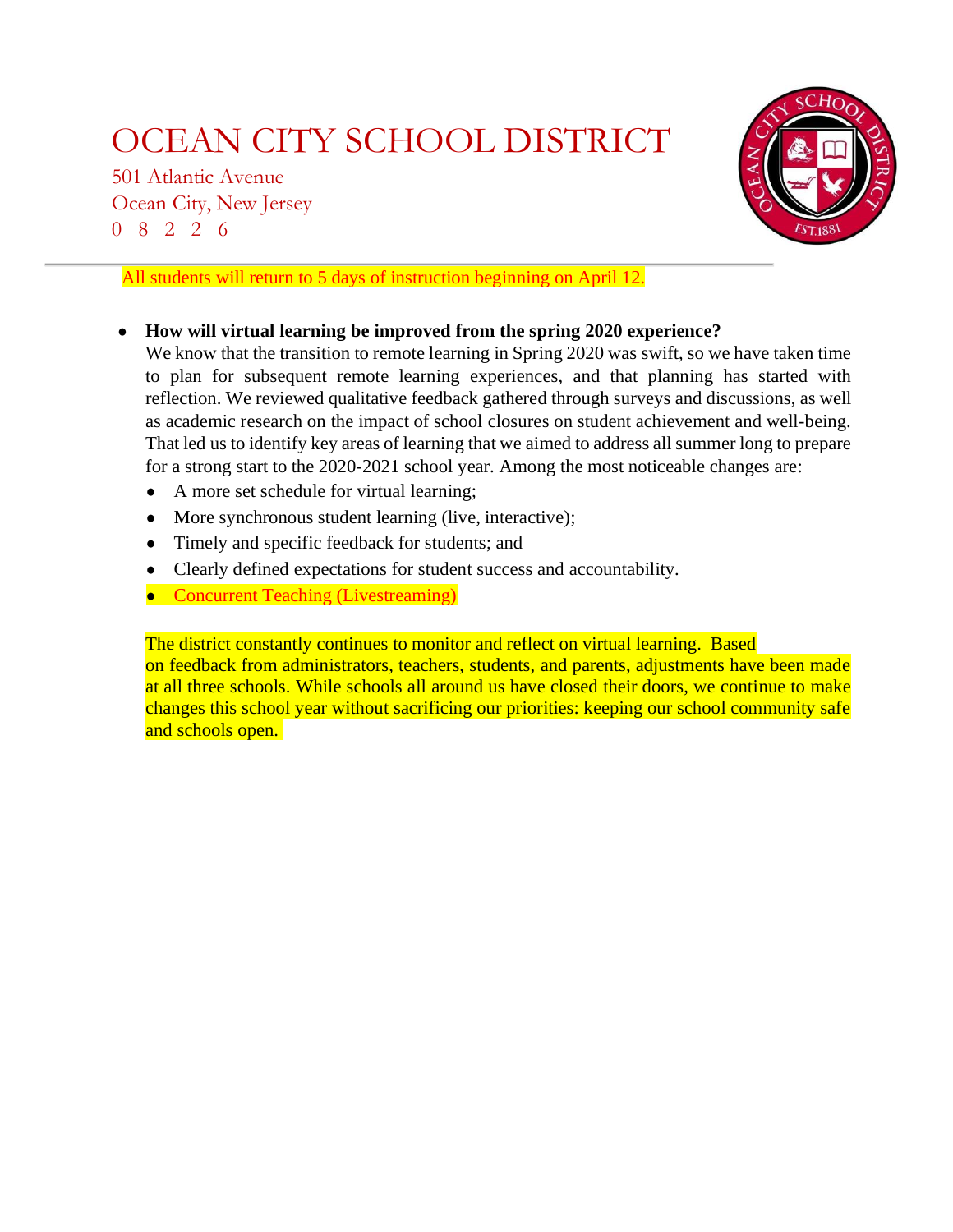501 Atlantic Avenue Ocean City, New Jersey 0 8 2 2 6



• **I have heard of live streaming, how is that different from concurrent teaching?** The district has been engaged in live streaming instruction since March 17, 2020. Live streaming instruction consists of providing instruction in a remote format and is utilized when students are not attending in-person instruction. In such a format, all participants are in an online venue. Live streaming is the method for providing synchronous instruction during remote learning. The district has recently begun concurrent teaching at the High School. Concurrent teaching involves delivering instruction simultaneously for students inperson (on campus) and virtually (at home). Concurrent teaching has many challenges thatmust be overcome before in-person and virtual students can become one classroom community. It requires more than just technology to allow remote students to participate inreal time with their in-person peers.

● **What are the expectations of students who choose the full-time virtual option: the Ocean City Virtual Academy?**

Students in the Ocean City Virtual Academy will follow the same schedule as in-person instruction and will engage in a mix of synchronous (live, interactive) and asynchronous (on one's own) instruction and activities. Students will be eligible to participate in extracurricular or co-curricular activities.

Students will continue to benefit from OCSD-approved curriculum in all content areas. They will be held to the same standards and expectations as in-person instruction, with attendance recorded through their online participation, assessments administered, and grades awarded that will count toward the student's cumulative grade average.

For more details on the OC Virtual Academy, including student and parent roles brokendown by school, read the [Learning Plan Overview.](https://oceancityschools.org/uploads/1596467846OCSD%20Virtual%20Academy%20Overview.pdf) If your student has interest in switching from VA to in-person learning or from in-person learning to the virtual platform, please contact your student's guidance counselor.

● **If a child is enrolled in the OC Virtual Academy (VA), and the school at some point moves to full virtual, do the academy students stay separated from their peers or will all be taught online together?**

The VA cohort will maintain the pacing and instruction that they are accustomed to so as to not disrupt their continuity of learning. All other students will transition to the full virtual learning environment with full support and outlined expectations.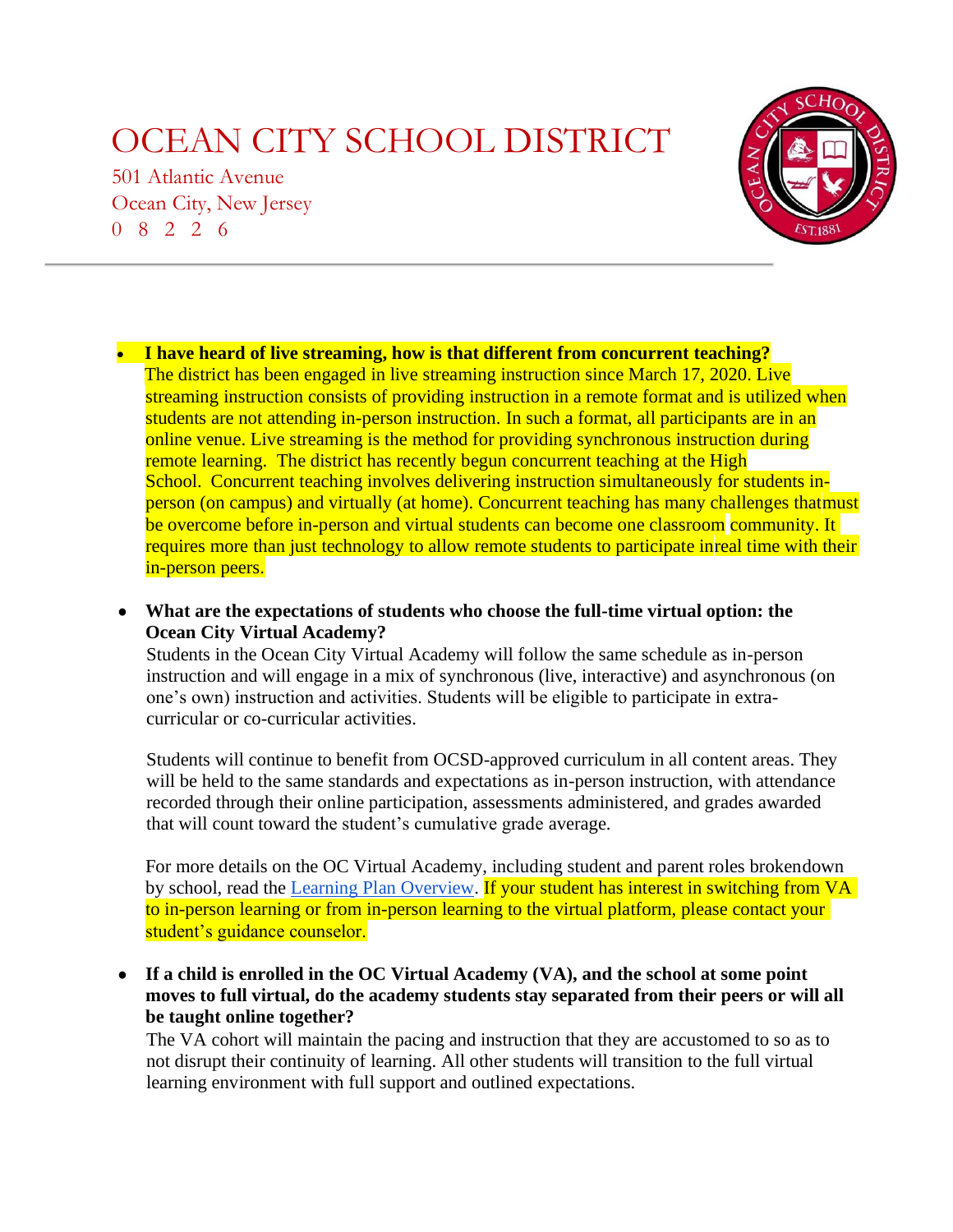501 Atlantic Avenue Ocean City, New Jersey 0 8 2 2 6



● **Will students have the opportunity to take AP level classes in the Virtual Model?** Students will maintain their anticipated course schedule including honors and AP level classes regardless of full remote or the hybrid model. It is our hope to schedule virtual academy students with OCHS teachers in the full remote model, however depending on enrollment and teacher schedules, we may utilize an accredited online program for some courses.

### ● **How will OCSD manage meals during school hours?**

Each school will utilize different spaces and formats for serving meals in accordance with health and safety guidelines aimed at preventing the spread of illness. Students will be spaced out to social distance during lunch and wash/sanitize their hands before and after their meal. The district will include grab-and-go meal options to limit contact and food service lines.

With the OCHS modified six period schedule, there is no "lunch period." However, lunches are provided to students at dismissal.

- **How will the OCSD handle physical distancing guidelines during bus transport?** OCSD will work collaboratively with the contracted transportation provider, Sheppard Bus Company, to ensure students are following the recommended protocols for bussing:
- Sanitizing between each run.
- Face covering/mask worn at all times on the bus and at bus stops;
- Maintaining physical distance to the greatest extent possible;
- Spacing out, starting with riders sitting in the back of the bus first; and
- Exiting from the front of the bus first upon morning arrival to school.
- **How will drop-off and pick-up change?**

OCSD schools will work within their building to develop practices that minimize crowd flow and reduce crowding during arrival and dismissal.

● **How will physical education be handled considering the need for social distancing?** OCSD will provide physical education through instruction to students in small groups or through remote learning where students complete assignments independently. **Physical** education activities during in-person instruction will maintain social distancing protocols and be held outside when weather permits.

● **Was a fully open return to school considered?**

Students will return to school 5 days a week on April 12. Our Return to School Committees worked closely with the Cape May County Health Department and medical experts to determine how to best follow health and safety guidelines recommended for schools at this time. The district did plan for multiple scenarios, and we are prepared to transition to Scenario 4 - fully open - when public healthconditions improve and Gov.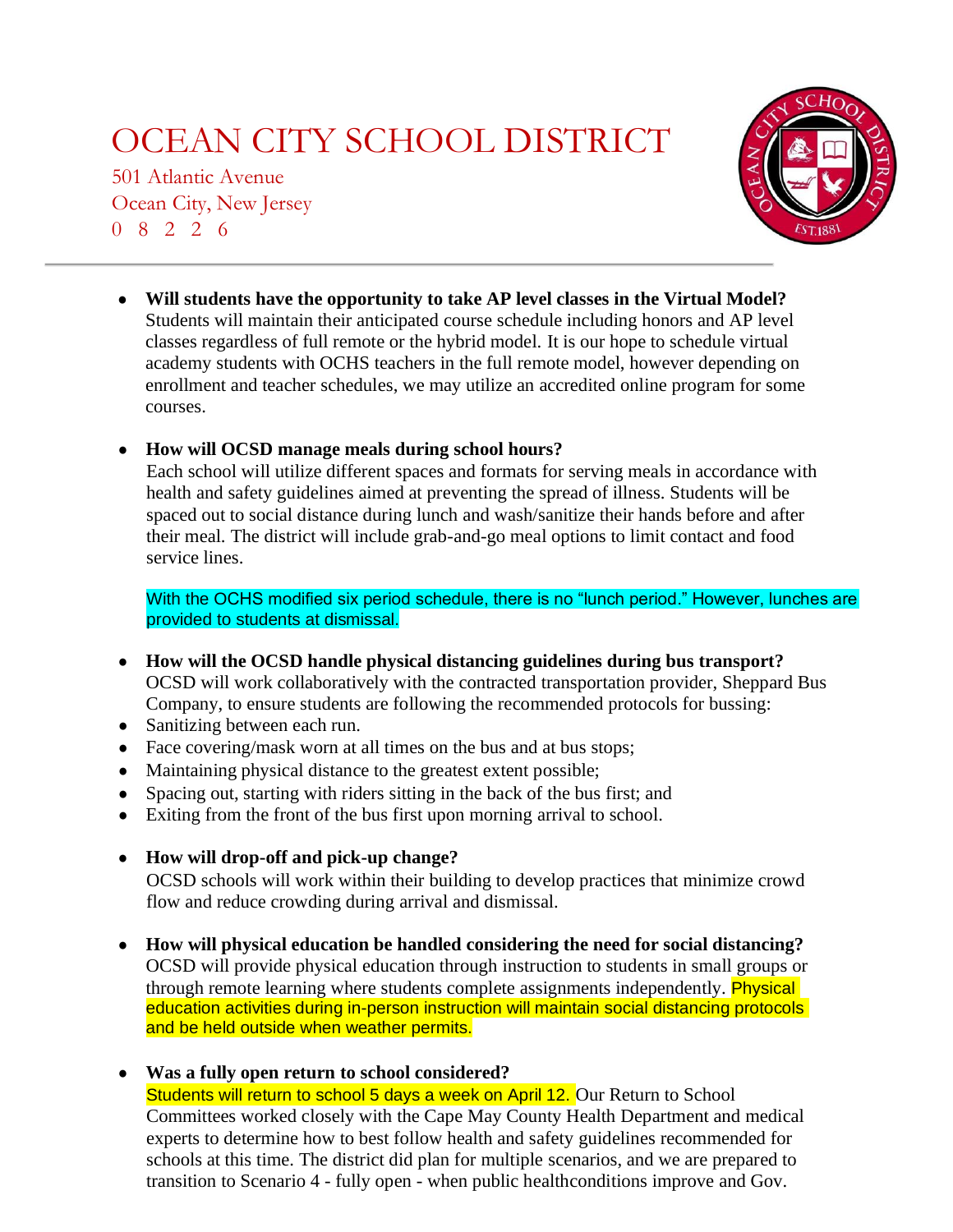501 Atlantic Avenue Ocean City, New Jersey 0 8 2 2 6



Murphy and the NJDOE adjust guidelines for schools.

● **Will before and after care or other childcare be available?** Parents may need assistance with childcare as students will not be in school five days a week in the district's hybrid learning environment. The district promotes its partnership with the Ocean City Tabernacle and the Community Services of the City of Ocean City. Parents/guardians canalso go to NJ.gov and search "childcare centers in Cape May."

### <span id="page-4-0"></span>*Student Learning Questions*

● **How will the district ensure that my child has continuity of learning?** Teachers and school leaders have worked closely to modify learning plans that will ensure continuity of learning. Utilizing Powerschool (our Learning Management System), meeting platforms, email and video conferencing, our teachers will remain in contact with every student with an open line of communication to parents.

In all school buildings, please contact individual teachers if you have concerns about classwork, assignments or other related student issues. General questions about your student should go to your child's principal. Contact information can be found below:

Primary School: (609) 399-3191 / [csmith@ocsdnj.org](mailto:csmith@ocsdnj.org) Intermediate School: (609) 399-5611 / [mmattina@ocsdnj.org](mailto:mmattina@ocsdnj.org) High School: (609) 399-1290 / [mjamison@ocsdnj.org](mailto:mjamison@ocsdnj.org)

● **How will the OCSD ensure consistency of blended form of instruction across classes and schools?**

The OCSD will engage in a collaborative planning process with teachers to develop a scope and sequence for learning and a continuity of learning plan should future school closures be necessary. The district has spent significant time preparing for multiple scheduling scenarios, **including fully open and fully virtual.** This preparation will allow the district to remain flexible should health conditions change, and also deliver educational experiences that are equal and consistent regardless of format.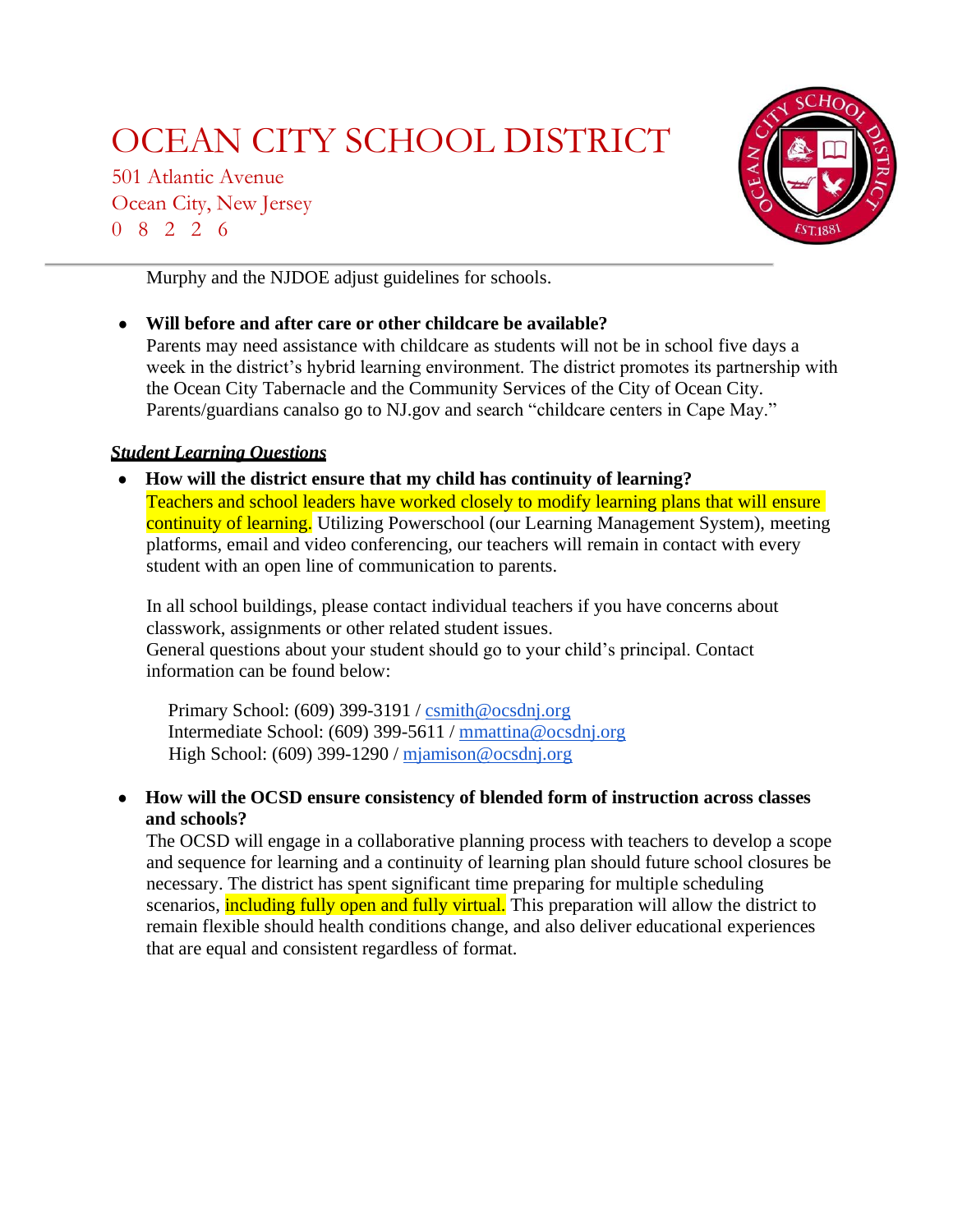501 Atlantic Avenue Ocean City, New Jersey 0 8 2 2 6



<span id="page-5-1"></span><span id="page-5-0"></span>● **How will the district ensure support for Special Education Students, Students with a 504 Plan and students identified as GATE?**

General Education and Special Education teachers are expected to provide accommodations, to the extent possible/appropriate, based on individual student plans. Special education teachers and general education teachers are expected to collaborate to ensure access to the content for students with disabilities. Special Education staff, including special education teachers, GATE assigned teachers, and 504 case managers, will be available to provide direct support to students and their families. Special education case managers will be in touch directly with the students on their caseloads and their families. During this time, related services will be provided via virtual methods for VA students and families of those students will be contacted regarding those procedures and during the school day for inperson students.

In our reopening of school plans, pre-assessments will be an essential component in gauging learning levels of all students. For our gifted learners, pre-assessments will be utilized regularly to help determine standard mastery and inform teachers of the need for extension activities and the option of compacting some areas of the curriculum. Teachers will also implement multi-content resources that allows for differentiation in regards to both what and how students learn.

### <span id="page-5-2"></span>*Student Grades Questions*

Please contact your student's teacher of record for a specific course/grade level.

### *Dual Enrollment Questions*

Please contact [Lgunther@ocsdnj.org](mailto:Lgunther@ocsdnj.org)

### *Special Education Questions*

Please contact the assigned Child Study Team Case Manager.

### ● **What is the difference between HIPPA and FERPA?**

HIPAA and FERPA are both federal laws designed to protect the privacy and security of individuals. The Health Insurance Portability and Accountability Act of 1996 (HIPAA) applies to the [healthcare](https://reciprocitylabs.com/industries/healthcare/) industry where the Family Educational Rights and Privacy Act of 1974 (FERPA) applies to the education industry.

[HIPAA](https://reciprocitylabs.com/frameworks/hipaa-framework-hipaa-compliance/) provides privacy and security for protected health information (PHI). Created by the U.S. Department of Health and Human Services [\(HHS\),](https://www.hhs.gov/hipaa/index.html) the HIPAA Privacy Rule protects sensitive patient information by setting forth patient rights and standards for health plans,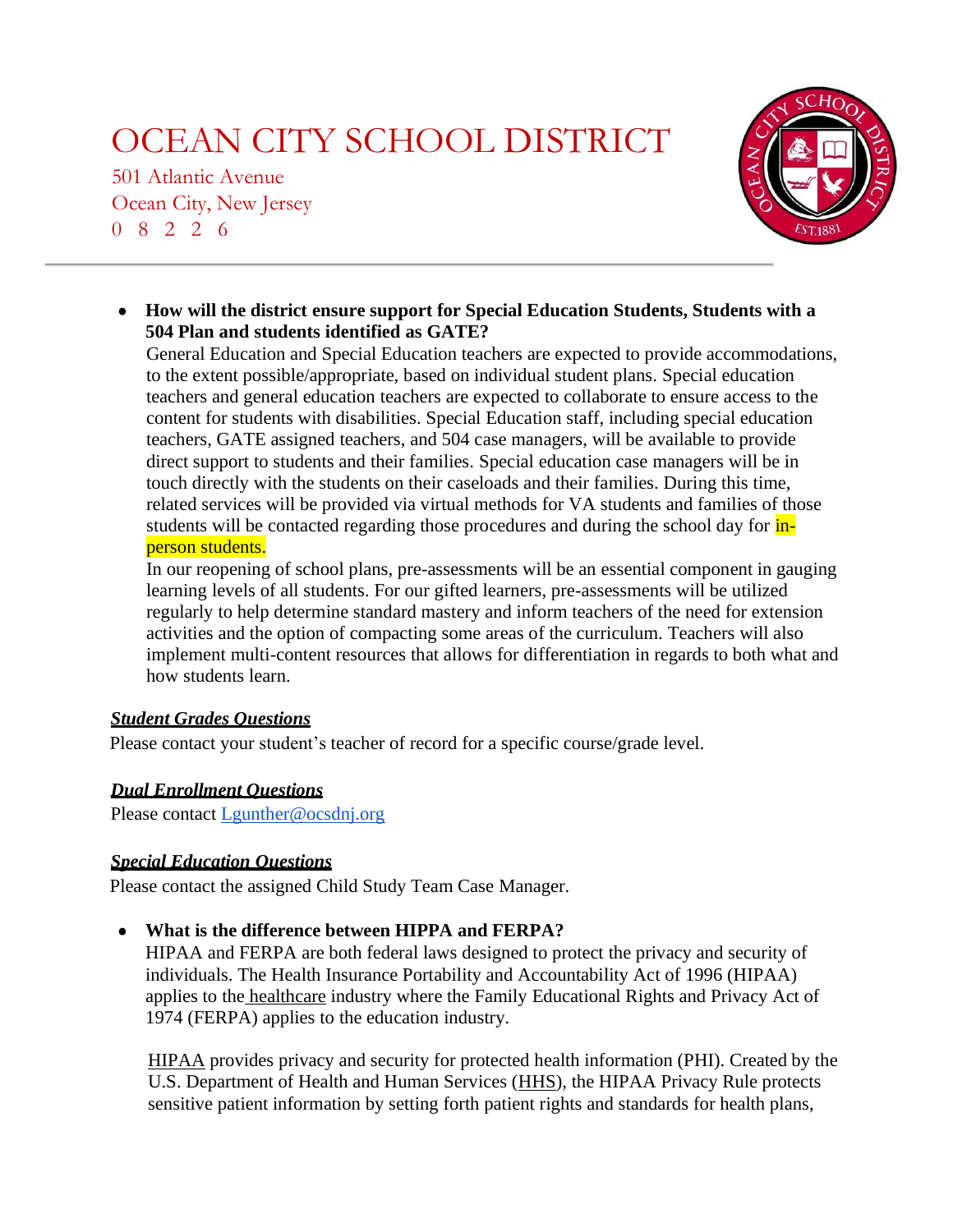501 Atlantic Avenue Ocean City, New Jersey 0 8 2 2 6



health care clearinghouses and health care providers who collect and store patient identifiable information in electronic form. The HIPAA Security Rule requires appropriate administrative, physical and technical safeguards to ensure the confidentiality, integrity, and security of electronic PHI.

<span id="page-6-1"></span>[FERPA](https://www2.ed.gov/policy/gen/guid/fpco/ferpa/index.html) is in place to protect the privacy of student education records and designates rights for students and their parents. According to the U.S. Department of Education, education records include such information as academic report cards, transcripts, class schedules, disciplinary records, contact information, and family information. The law applies to all schools that receive funds under an applicable program of the U.S. Department of Education. FERPA gives parents certain rights with respect to their children's education records. These rights transfer to the student when he or she reaches the age of 18 or attends a school beyond the high school level.

The HIPAA Privacy Rule does not typically apply to primary and secondary schools. In grades K–12, student health records are considered to be educational records. This consideration is either because student health information in education records is protected under FERPA or because the school is not a HIPAA-covered entity. In fact, FERPA applies to most public and private postsecondary institutions and to student records at campus health clinics of these institutions. In that case, they are either referred to as education records or treatment records under FERPA and therefore are excluded from the HIPAA Privacy Rule, even when the school is a HIPAA-covered entity.

Regardless of whether HIPAA or FERPA applies, state laws concerning privacy need to be considered as well. State laws are more specific and rarely conflict with HIPAA or FERPA. If more than one law is applicable, the more stringent one typically applies.

### CDC HIPPA vs. [FERPA](https://www.cdc.gov/phlp/docs/hipaa-ferpa-infographic-508.pdf) graphic

### *Attendance Questions*

- <span id="page-6-0"></span>• **If my child must quarantine for an extended period of time, can he/she learn virtually without being counted absent?**
	- $\circ$  Guidance counselors will work with the student so they can maintain a continuity of learning.
- **How will attendance be taken for virtual learners?** Daily attendance rates will be monitored and recorded.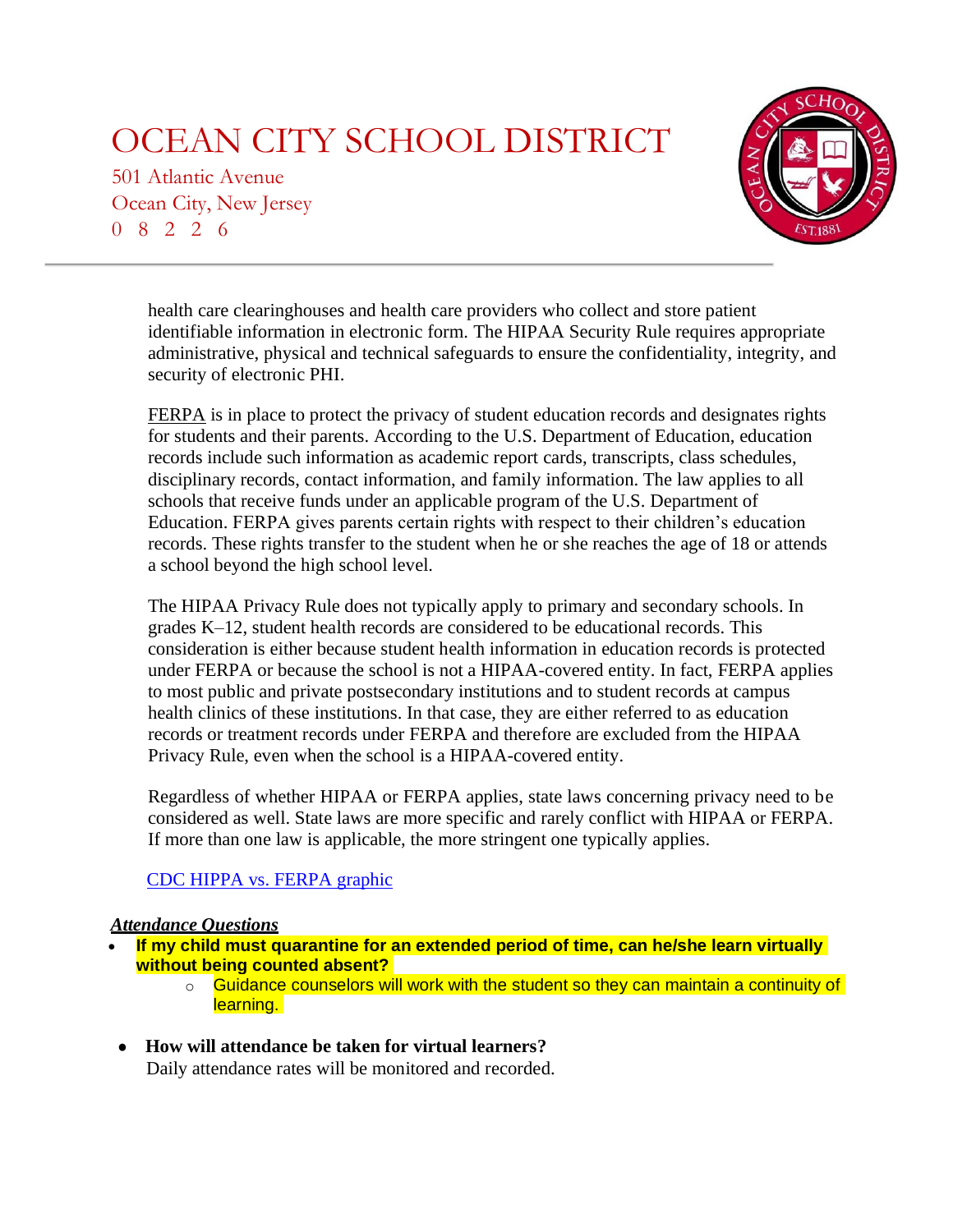501 Atlantic Avenue Ocean City, New Jersey 0 8 2 2 6



### *Health and Safety Precautions Questions*

● **How will OCSD mitigate the risk of COVID-19 exposure and spread in schools?** The [CDC outlines](https://www.cdc.gov/coronavirus/2019-ncov/community/schools-childcare/schools.html) actions that schools must take to minimize spread of COVID-19 while allowing in-person teaching to resume, such as social distancing requirements, screening protocols for COVID-19 symptoms, and thorough cleaning and hygiene routines. The OCSD Return to School Committees reviewed these recommendations carefully, as well as health-related guidelines from the NJDOE for reopening schools. The district received ongoing operational guidance from the Cape May County Health Department to help with implementation of the public health requirements and recommendations.

We must continue to remain flexible to adjust to the possibility or rising cases of COVID-19 in our schools and/or community. That may include targeted closings for periods of recommended quarantines. Therefore, it is imperative that we continue to follow health and safety guidelines to protect ourselves against the virus. The concern remains that entire classes in grades 7-12 are at risk for periods of quarantine, because these classes will not be able to have students spaced 6 feet apart. As mentioned in communications, the quidelines for contact tracing have not, and are not expected to change. A close contact is anyone within 6 feet of distance for 15 minutes or more of someone who has symptom(s) or tested positive.

Based on the guidance of these health agencies and experts, OCSD determined that the hybrid model is how the district can best comply with the health guidelines aimed at slowing and/or preventing the spread of COVID 19. The district prioritized three principles when further refining its Return to School Plan:

**(1) Implement social distance guidelines of 6 feet or more, wherever practicable**

– The hybrid model enables us to space students out in classrooms and other areas, because only a fraction of students will report for in-person learning at a time. We also will use our outdoor spaces when weather permits.

(2) **Wear properly fitted cloth face masks** – OCSD will require face coverings placed over the nose and mouth for students and staff. The district will make accommodations for a student or staff member with certain medical and other conditions, which would preclude him/her from wearing a face covering.

**(3) Engage in protocol and practice that promotes proper hand-washing hygiene** – Our youngest learners especially will take breaks to wash their hands and learn proper techniques. The district will place extra hand-sanitizing stations in school entrances, in classrooms, cafeterias and in other strategic places throughout schools.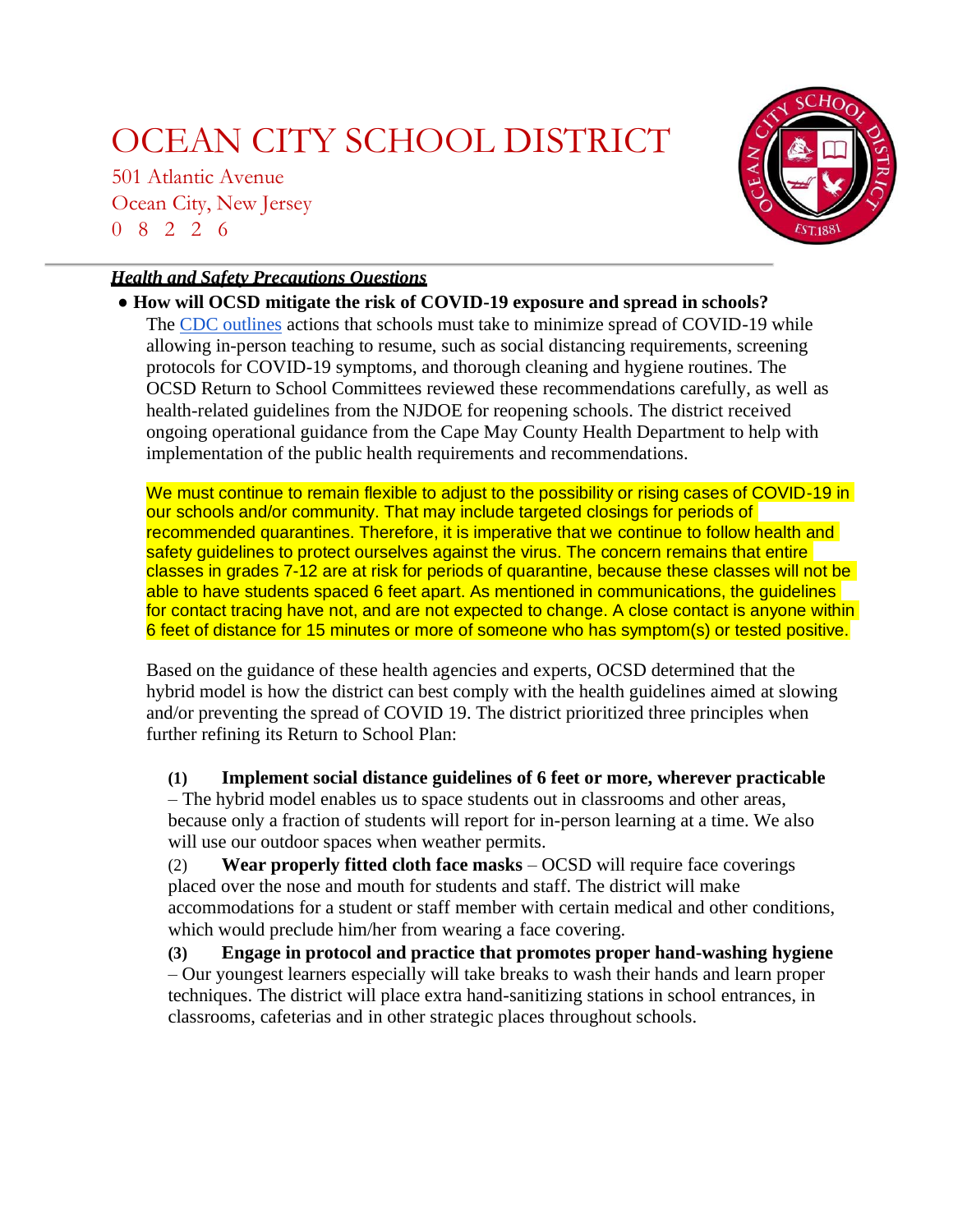501 Atlantic Avenue Ocean City, New Jersey 0 8 2 2 6



### ● **How will the OCSD address hand-sanitizing procedures for students?**

The OCSD has established hand-sanitizing stations at all school entrances, on playgrounds, and at other strategic locations so that students and staff can sanitize their hands upon entering and exiting the schools and classrooms. The sanitizer has the recommended mix of at least 60 percent alcohol.

#### ● **How will the OCSD address school cleaning and sanitizing?**

OCSD has implemented cleaning schedules at schools daily, frequently disinfecting door handles, handrails, sink handles, restroom surfaces, playground equipment and shared items.

#### ● **What is OCSD doing to implement social distancing in schools?**

By starting the 2020-2021 school year with a hybrid learning environment, we are limiting school capacity for students. To accomplish this, we will divide students into two cohorts - O and C. One cohort will attend in-person, while the other learns remotely. This will promote social distancing throughout the school day. The mixing of student groups will be limited where and when possible.

● **How will you manage school spaces (hallways, common areas, etc...) to accommodate physical distancing needs?**

Staff will help remind students in hallways and common spaces to maintain physical distancing. Each school will post signage throughout the school to communicate physical distancing requirements. Schools will also create designated traffic patterns to prevent crowding in halls.

● **Are face coverings/masks required for New Jersey's students and school staff when school buildings reopen?**

Face coverings/masks are required for all students, staff and visitors at all times (except during meals) when on school grounds, as well as when traveling on buses. Coverings must fit over the nose and mouth. The district will make accommodations for a student or staff member with medical or other conditions that would preclude him/her from wearing a face covering/mask.

According to the CDC, "The main protection individuals gain from masking occurs when others in their communities also wear face coverings." [Click here](https://www.cdc.gov/coronavirus/2019-ncov/prevent-getting-sick/how-to-wear-cloth-face-coverings.html) for the CDC guidance on cloth face coverings.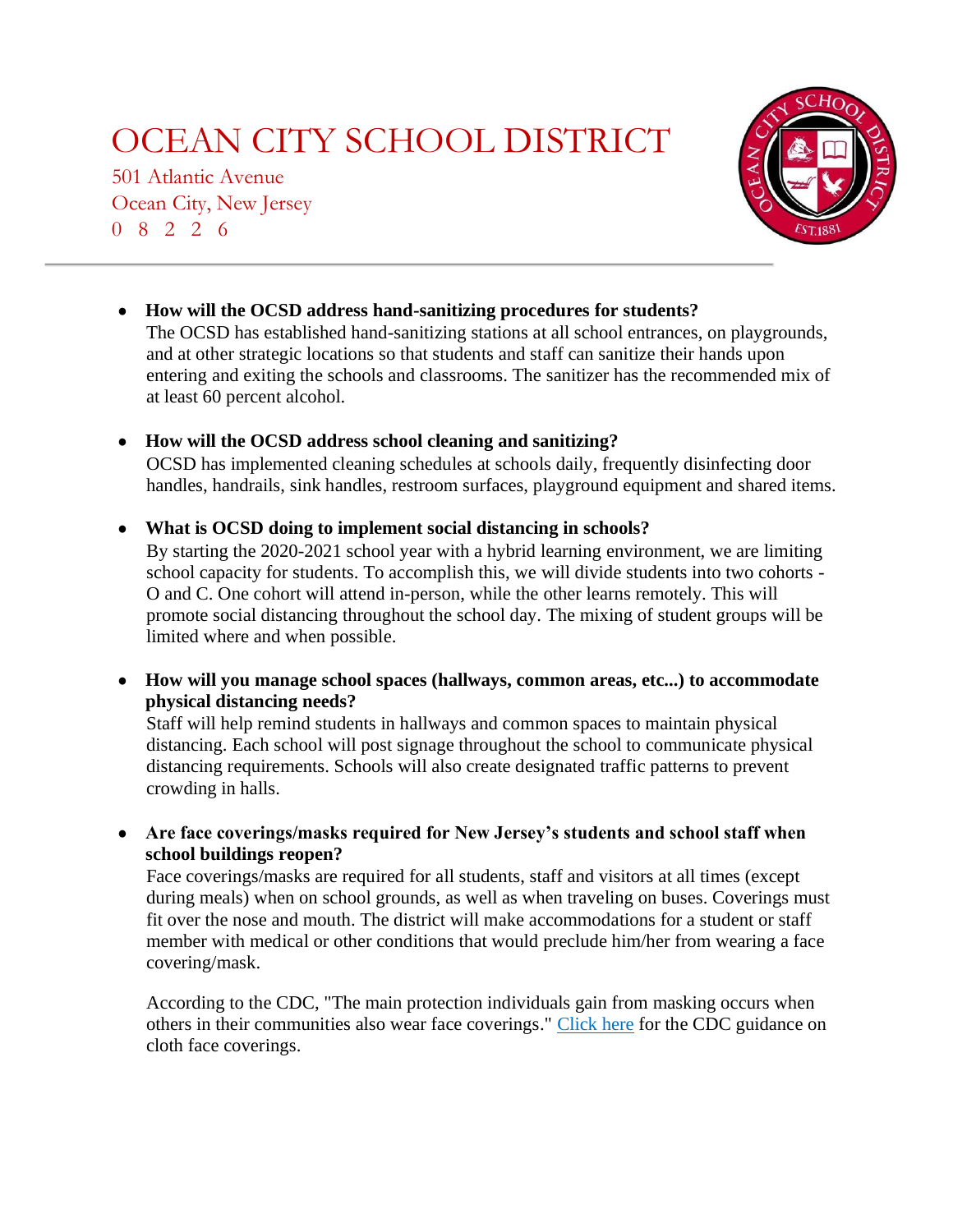501 Atlantic Avenue Ocean City, New Jersey 0 8 2 2 6



● **When should face coverings/mask not be placed on an individual?** Face coverings/mask should not be placed on: o Anyone who has trouble breathing or is unconscious

- 
- o Anyone who is incapacitated or otherwise unable to remove the face covering without assistance
- o Anyone who cannot tolerate a face covering due to developmental, medical or behavioral health need
- o Any child under the age of 2

● **Will the OCSD supply masks?**

Each student is responsible for bringing a face covering/mask to school daily and having back-ups available. Each school will maintain a supply of masks for students and staff who forget or misplace their face covering/mask.

● **How will OCSD support the health and well-being of students and staff who might be at high risk for severe illness due to COVID-19?**

Protecting vulnerable populations is critical to supporting the health and safety of our students, their families, and our staff across the OCSD. Please contact your child's school for support or to ask specific questions related to COVID-19. If you are a staff member, please reach out to the Personnel Office.

● **What privacy issues may arise in connection with students diagnosed with, or suspected of having COVID-19?**

The district has an obligation to notify the local board of health of any positive cases or potential exposure. The Family Educational Rights and Privacy Act ("FERPA") prohibits the disclosure of students' personally identifiable information and education records without prior written consent of parents or eligible students. This includes immunization history and health records.

However, an exception to the consent requirement exists in connection with an emergency. During an emergency, disclosure of student records is permitted "if the knowledge of such information is necessary to protect the health or safety of the student or other persons." 20 U.S.C.  $\Pi$ 1232g(b)(1)(I). In such scenarios, disclosure of student health information by school districts may be made in limited circumstances, e.g., to law enforcement, public health officials, medical personnel, and parents. Further information on the application of FERPA during the COVID-19 outbreak is available from the United States Department of Education at: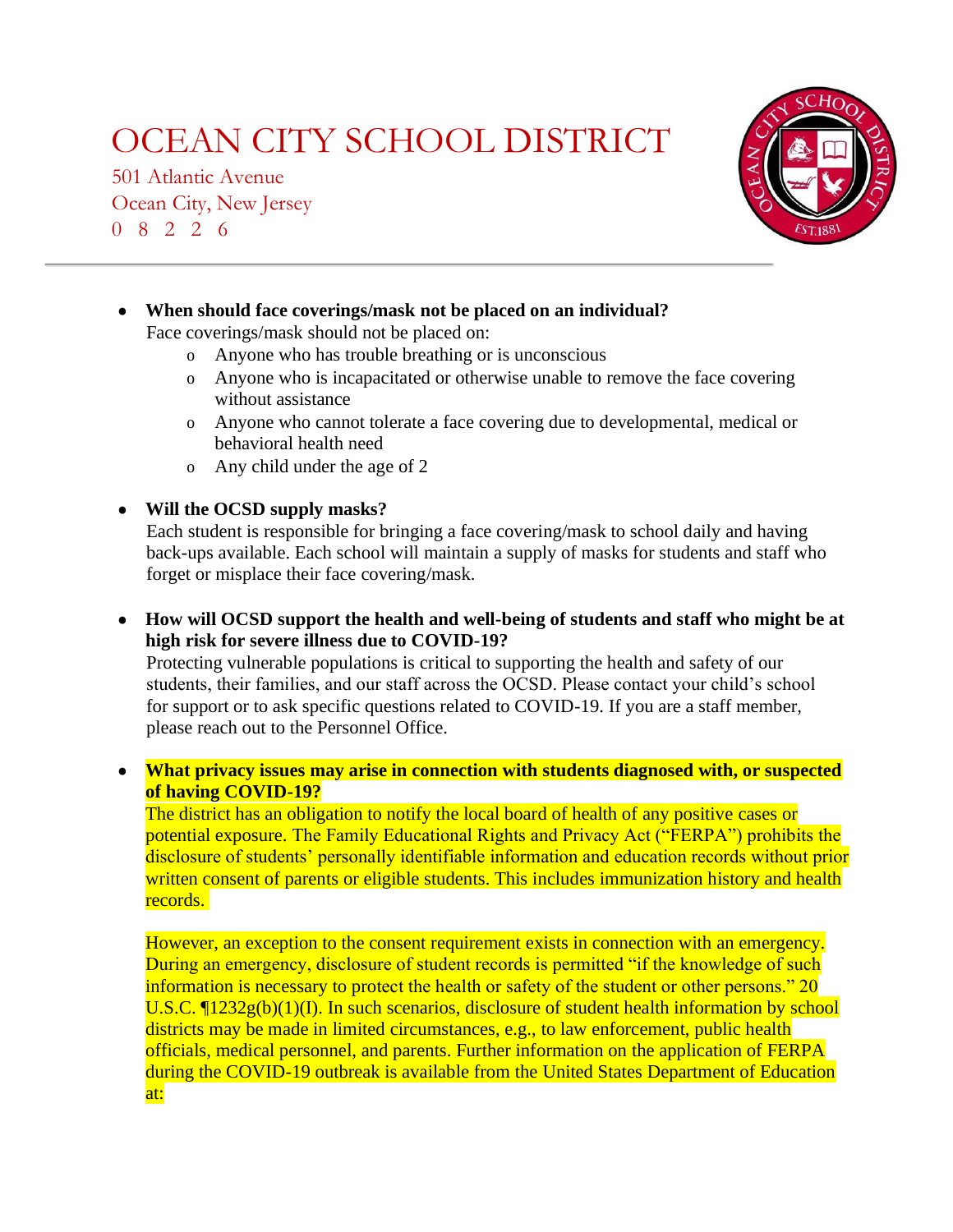501 Atlantic Avenue Ocean City, New Jersey 0 8 2 2 6



<span id="page-10-0"></span>[https://studentprivacy.ed.gov/sites/default/files/resource\\_document/file/FERPA%20and%20C](https://studentprivacy.ed.gov/sites/default/files/resource_document/file/FERPA%20and%20Coronavirus%20Frequently%20Asked%20Questions_0.pdf) [oronavirus%20Frequently%20Asked%20Questions\\_0.pdf.](https://studentprivacy.ed.gov/sites/default/files/resource_document/file/FERPA%20and%20Coronavirus%20Frequently%20Asked%20Questions_0.pdf)

● **Will my child's identity be protected if he/she or someone in my family contracts COVID-19?**

The identity of any staff member or student who tests positive for COVID-19 will not be released. In the case of a household/family member testing positive for COVID-19, they will be considered to have had "close contact exposure".

#### The Response Protocol includes:

The student and/or household members should not come to campus; The student's family should contact the nurse that serves their school;

• The nurses/designated contact tracer will interview, contact affected school community members, and implement response protocols.

• The student and household members should stay home for the length of quarantine time recommended by the County Health Department.

• The student and household members should monitor for symptoms as recommended by the CHD.

### *COVID-19 Screening Procedures Questions*

### ● **How will OCSD screen students and staff daily for COVID-19?**

The district continues to work with the Cape May County Health Department to refine screening procedures. The district will screen students daily for signs and symptoms of COVID-19 with a three-level process:

- Level I: Parents/guardians will screen their child in their household each morning prior to the start of in-person school using the Level I screening instrument/checklist that the district will provide to families who select the hybrid learning schedule.
- Level II: Staff will visually screen students during the arrival period and continue to visually screen them for potential signs of illness throughout the day.
- Level III: The school nurse will physically screen students and staff who show any signs or symptoms of COVID-19.

All staff will self-screen for COVID-19 symptoms using the same Level I screening instrument that families will use prior to coming to school each day.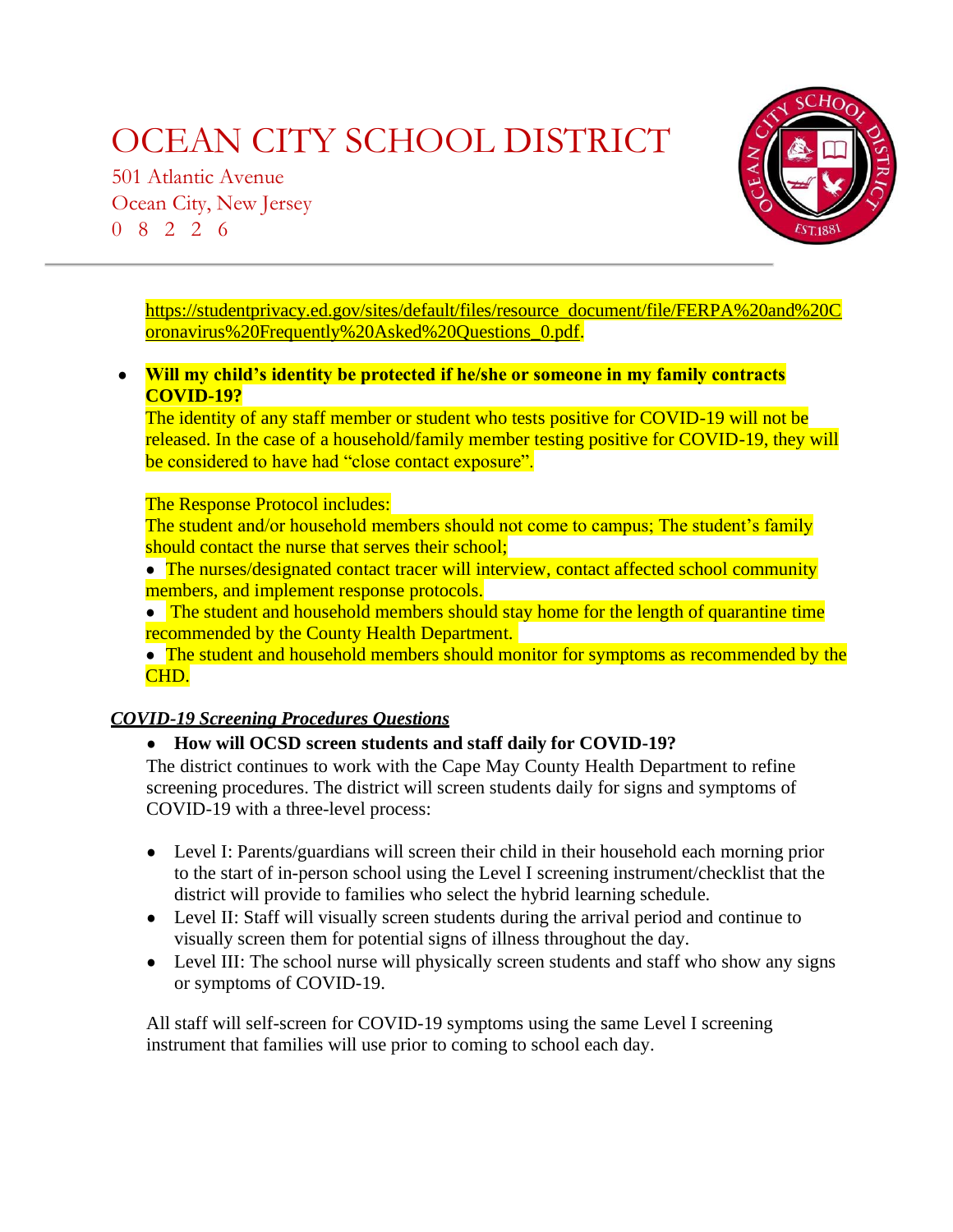501 Atlantic Avenue Ocean City, New Jersey 0 8 2 2 6



### ● **What are the symptoms of COVID-19?**

We ask parents/guardians to be on the alert for signs of illness in their children and to keep them home when they are sick, noting that infected individuals have a wide range of symptoms ranging from mild to severe. We ask all stakeholders to review the current [CDC](https://www.cdc.gov/coronavirus/2019-ncov/symptoms-testing/symptoms.html) [list of COVID-19](https://www.cdc.gov/coronavirus/2019-ncov/symptoms-testing/symptoms.html) [symptoms.](https://www.cdc.gov/coronavirus/2019-ncov/symptoms-testing/symptoms.html) These are the same symptoms we will be looking for in our inperson health screenings. Symptoms may appear 2-14 days after exposure to the virus and include the following:

- Fever over  $100.4 \text{ F}$
- Cough
- Shortness of breath or difficulty breathing
- Fatigue
- Muscle or body aches
- Headache
- New loss of taste or smell
- Sore throat
- Congestion or runny nose
- Nausea or vomiting
- Diarrhea

### ● **If there is a presumed positive or positive COVID-19 case in my child's school, what will happen?**

Students and staff with symptoms related to COVID-19 will be safely and respectfully isolated from others. Students will remain in isolation with continued supervision and care until picked up by an authorized adult.

The district will notify the Cape May County Health Department, which will work with district nurses trained in contact tracing.

### ● **What should I do if my child or a family member shows symptoms of COVID-19 or tests positive for the virus?**

Keep your child home if experiencing any [COVID-19 symptoms](https://www.cdc.gov/coronavirus/2019-ncov/symptoms-testing/symptoms.html) or if recently in close contact with an individual who is presumed positive or confirmed positive for COVID-19;

Report confirmed and suspected COVID-19 student cases to the school nurse and the Cape May County Health Department which will carry out next steps, including contact tracing, while protecting the identity of your child;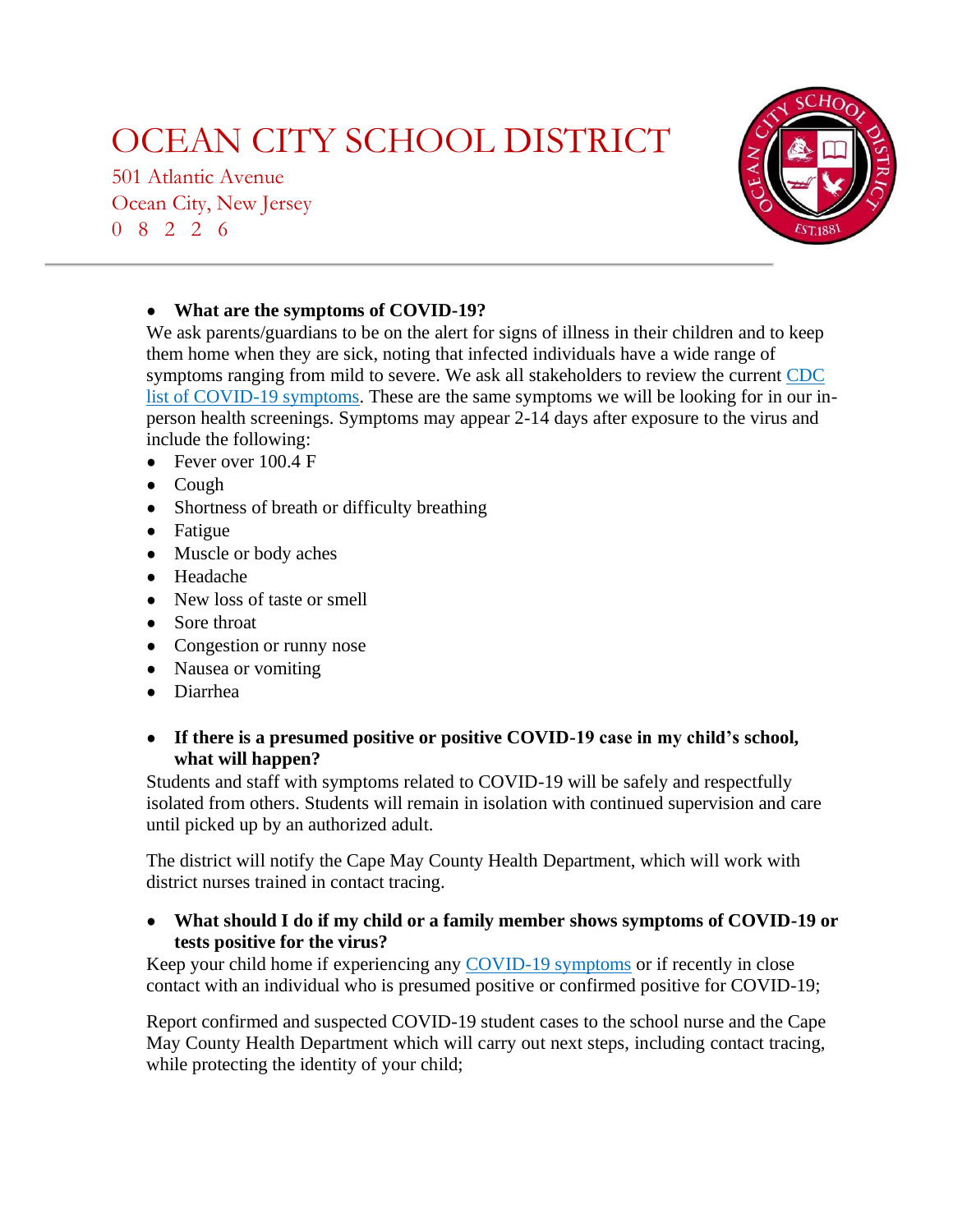501 Atlantic Avenue Ocean City, New Jersey 0 8 2 2 6



<span id="page-12-0"></span>Do not allow your child to return to school between taking a COVID-19 test and receiving results – even if he/she feels ok.

Your child should self-quarantine according to [CDC guidelines](https://www.cdc.gov/coronavirus/2019-ncov/if-you-are-sick/quarantine.html) to prevent the spread of the virus.

#### *Athletics and Co- and extra-curricular Activities*

● **How will the OCSD address sports?**

The New Jersey State Interscholastic Athletic Association (NJSIAA) released its guidelines for the spring sports season. The guidelines not only push back the spring sports seasons, but also provides updated protocols. The OCSD is following the guidance from the NJSIAA COVID-19 Medical Advisory Task Force, Department of Health and the most recent Governor's Executive Orders to establish protocols specifically for winter sports.

The NJSIAA has given approval to begin spring sports for high school studentathletes on varying date[s](https://www.njsiaa.org/sites/default/files/documents/2020-12/return-to-play-plan-season-4.pdf) [\(https://www.njsiaa.org/sites/default/files/documents/2020-](https://www.njsiaa.org/sites/default/files/documents/2020-11/return-to-play-season-2-season-3.pdf) [11/return-to-play-season-2-season-3.pdf](https://www.njsiaa.org/sites/default/files/documents/2020-11/return-to-play-season-2-season-3.pdf) ).

Families, as is our usual protocol and procedures, must fill out all required paperwork and/or online forms, in order to tryout and/or participate in our spring sports. Official practices for spring sports will begin on the specified dates provided by the NJSIAA. Details on all spring sports, dates, protocols, etc. maybe found on the NJSIAA website [https://www.njsiaa.org/.](https://www.njsiaa.org/)

OCIS students were eligible for basketball season this past winter. We are currently hoping to have a spring season. Information will be provided soon.

Please visit our Athletics website or our Athletics Twitter account for specific sports updates and for all up to date information.

#### ● **Will the district have co- and extra-curricular activities?**

OCIS students only attend clubs that have approved schedules. Virtual Academystudents are also allowed to attend.

The OCHS Co- & Extra-Curricular activities are currently active. All OCHS clubs and athletics teams follow the required social distancing and PPE procedures. For large group public events (athletics, Spring Musical etc…) attendance will be in accordance with state health guidelines for large group gatherings. This means attendance will be a combination of live streaming, reduced audience, no audience etc, depending on the guidelines.

#### *Technology Questions*

● **If we don't have home Internet, what should we do?**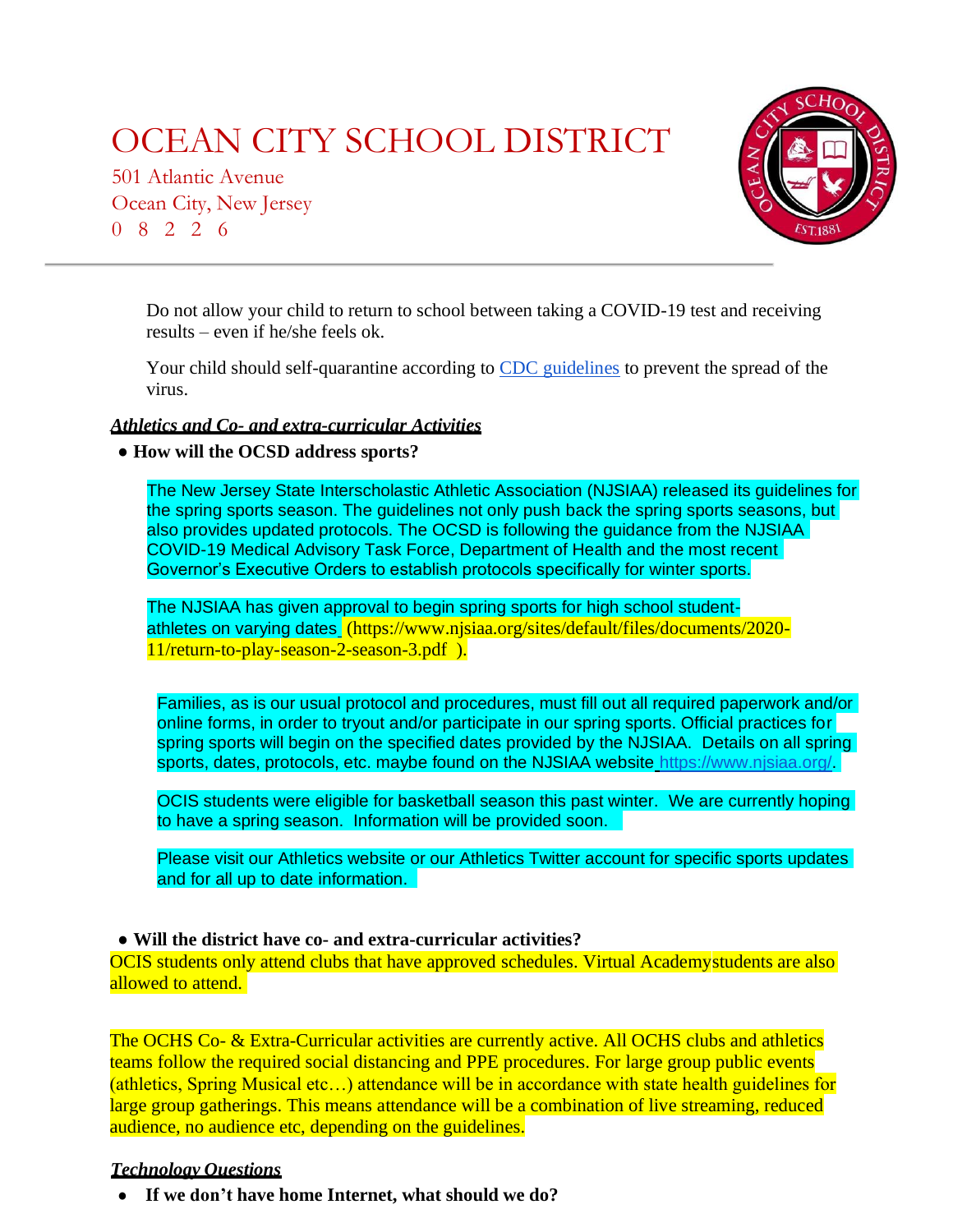501 Atlantic Avenue Ocean City, New Jersey 0 8 2 2 6



<span id="page-13-0"></span>Xfinity has previously provided free WiFi, but the district cannot guarantee that this effort will continue through the 2020-2021 school year. Xfinity is currently offering two months of free service for qualified new customers: [https://www.internetessentials.com/.](https://www.internetessentials.com/) The district will continue to share news of local, state and federal programs that help families acquire free or discounted Internet services.

#### ● **May we borrow a Chromebook from the school district?**

If a student is in need of a device to engage in virtual learning, his/her parent/guardian will be asked to complete an online request form through PowerSchool. Directions on how to complete the form may be found on the district website [\(https://oceancityschools.org/technologyinformation\)](https://oceancityschools.org/technologyinformation). That device will provide access to PowerSchool, which students will use to complete assignments. Families will need home Internet access for the devices to support OCSD's virtual learning experience. Devices will be available throughout the year should the need arise.

#### • **When will a borrowed Chromebook need to be returned?**

Due to the fluidity of the pandemic and different situations, the district will remain flexible with devices to ensure that students have what is necessary to learn. Devices loaned to Primary and Intermediate School students should have already been returned. Each student in those buildings has been assigned a Chromebook in their classroom which will be used daily for instruction. Those students that have signed an agreement to borrow a Chromebook for use at home may bring those Chromebooks home until the end of the year. Anyone bringing home a device is asked to bring it back each day for instructional purposes. Only those with a signed agreement can bring devices home. High School students who have borrowed a Chromebook may turn those devices in at any point if they are no longer needed. Devices may be turned in to the main office at any point. At the conclusion of the year, the IT department will correspond with any student that still has a device and provide instructions on where and when to turn the device in. Any device not returned to the district will result in an obligation for the amount of the device applied to the student's account. If you have any questions, please feel free to contact the IT department (see below).

### ● **Is technology support available?**

If you have a technology related issue, please email our Technology Department at [help@ocsdnjathome.on.spiceworks.com](mailto:help@ocsdnjathome.on.spiceworks.com) or call 609-399-1290 x1234.

### *Social and Emotional Questions*

● **How do I deal with my child's emotions, social needs, bullying, or uncaring behaviors during this time?**

There are resources posted on our website from reputable, national and New Jersey sources to assist you with social and emotional needs during this time. Please refer to the [High](https://oceancityschools.org/highschool/index) [School](https://oceancityschools.org/highschool/index)[,](https://oceancityschools.org/intermediate/index) [Intermediate School,](https://oceancityschools.org/intermediate/index) or [Primary School we](https://oceancityschools.org/primary/index)bsites and access both the **Student Service** tab and the **Health and Wellness** tab for additional resources and support on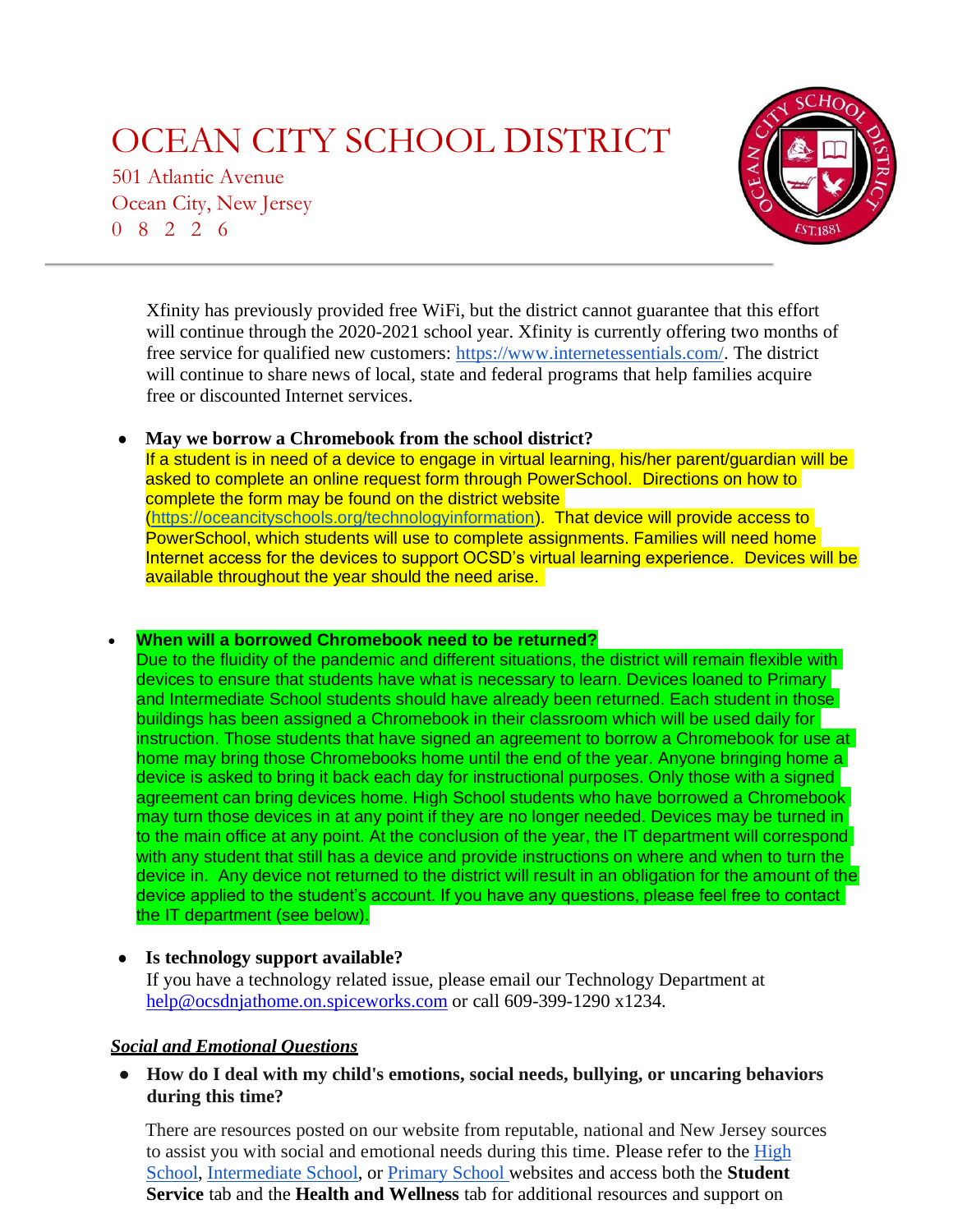501 Atlantic Avenue Ocean City, New Jersey 0 8 2 2 6

> guidance programs and mental health resources. If students are feeling concerned or worried, encourage them to talk to a parent, teacher, or another trusted adult. If a student has concerns about school, please contact your child's guidance counselor.

As a School District, we continue to build upon efforts to boost mental health and promote wellness throughout our schools and in the community. On designated "Wellness" Wednesdays," our school Wellness Teams, led by district health professionals, initiate checkins with various groups – and individuals – to offer assistance or simply provide time for socialization. These teams also have systems for regularly touching-base with and supporting Virtual Academy students and students out for a period of quarantine. Furthermore, they continue to expand the availability of electronic resources. OCHS can soon expect a bi-weekly update provided through PowerSchool on issues related to COVID and mental health. OCIS and OCPS incorporates feel good moments and opportunities to have fun, which is often part of these schools' approach to wellness, along with individual support and counseling.

<span id="page-14-0"></span>The Wellness Newsletter will continue to be sent home to families as part of our ongoing commitment to social emotional learning. Please look for these newsletters to be emailed and on teacher webpages. Here you will find Parents Corner, family workshops, tips for teens, and information on community resources to support your family- we are all in this together!

● *What resources are available if my child faces challenges with the Return to School Model?*

While our schedule looks different, all of the school's varied resources remain available to our students. Please contact your child's teacher for resources and strategies to support your student's learning process.

[OCSD Wellness Resource Guide](https://ocnj-my.sharepoint.com/:b:/g/personal/mkeiluhn_ocsdnj_org/ESdvzAiXk_ZLipEptUkJHMUBzw15IUQr29PaBBaZ8yiNtQ?e=cTkE09)

### *PreSchool Questions*

For questions regarding the preschool program please contact *Lgunther@ocsdnj.org* or visit <https://www.oceancityschools.org/primary/preschool>

### *General Questions*

● **Could OCSD's Reopen, Recovery & Redesign Plan change?**

Yes. The NJDOE required schools to prepare for multiple scheduling scenarios to allow for flexibility should the state's and local COVID-19 metrics worsen or improve.

### ● **Could travel affect my child's ability to attend school in-person?**

Yes. The State of New Jersey has issued a travel advisory for all individuals coming from certain states based on their rates of COVID-19. People who have been in [those states](https://covid19.nj.gov/faqs/nj-information/travel-information/which-states-are-on-the-travel-advisory-list-are-there-travel-restrictions-to-or-from-new-jersey) should quarantine for 14-days after leaving any of those states, even if they have had a negative diagnostic test. ["Quarantine" m](https://nj.gov/health/cd/documents/topics/NCOV/Travel_advisoryFAQs_6-25-2020.pdf)eans those individuals should stay at home or another location, except to seek medical care/treatment or to obtain food and other essential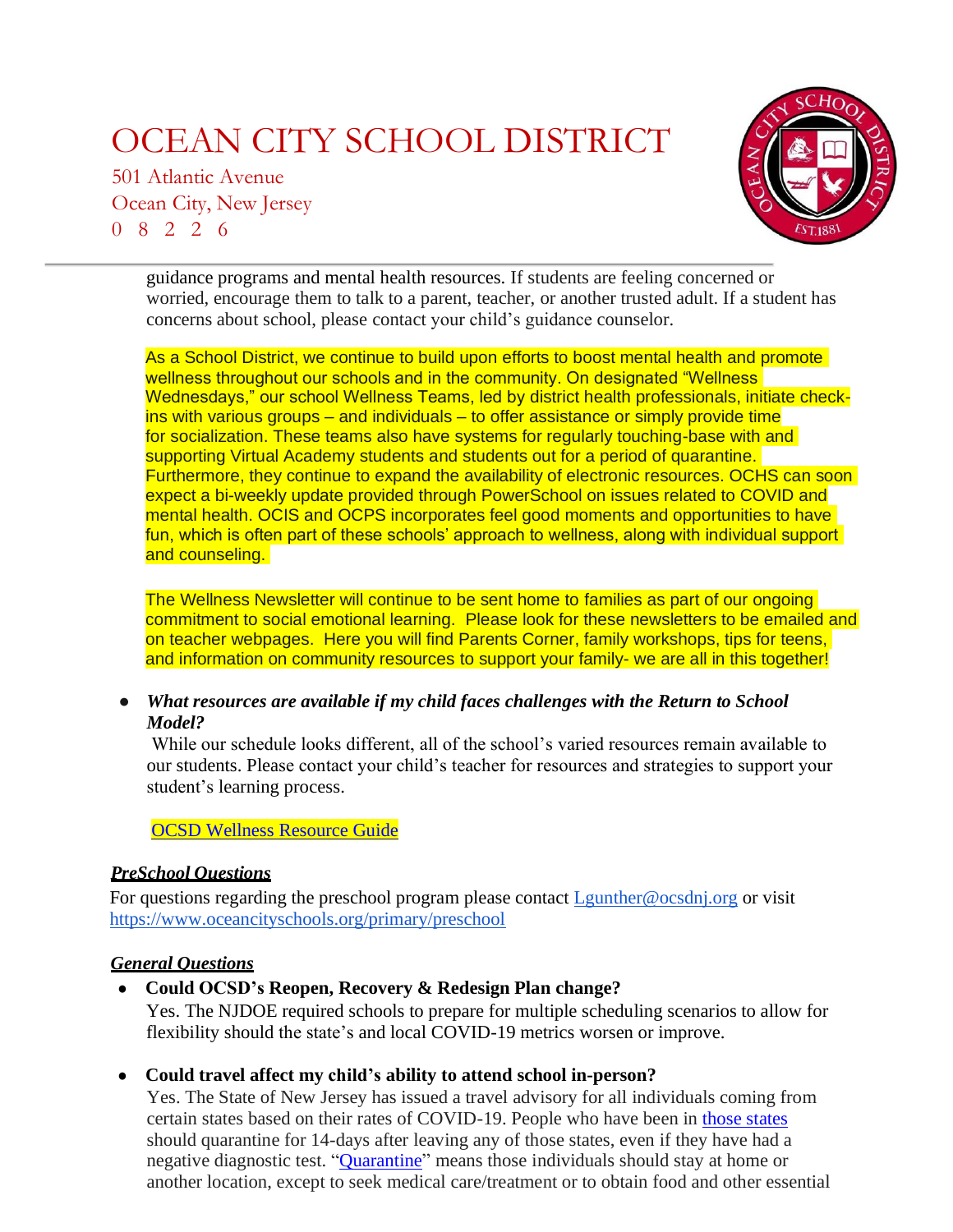501 Atlantic Avenue Ocean City, New Jersey 0 8 2 2 6

<span id="page-15-0"></span>

items. They should not come to school.

- **If the school is required to close and transition to a full remote learning program, will the students have their same teacher(s)?** Both the VA and in-person learners will maintain placement, pacing, and instruction in order to maintain the continuity of learning.
- **Are students able to transition from Virtual Academy to the in-person program?**

Voluntary enrollment in the VA will require participation until the end of the first trimester (Primary School) or first semester (Intermediate and High School). At that time, the necessity of this program will be revisited. Any request to transition back to in-person instruction will be determined by current student enrollment numbers and governed by current guidelines, recommendations and/or restrictions. Should a family or student experience a life altering event that necessitates a request to transition between our VA and full-time programs, please contact the child's school for more information and guidance. Any transitions that can be accommodated may necessitate a change in schedule and/or teacher assignment.

### *Key Contacts*

Open communication is the key to maintaining a partnership between our district and our families. It's especially critical as we operate in an ever-changing environment. Whenever you have concerns/questions, please reach out to the appropriate contacts:

#### **Instruction, Curriculum, Virtual Academy**

Dr. Gunther [lgunther@ocsdnj.org](mailto:lgunther@ocsdnj.org)

**Technology, Specialized Courses, English Language Learners, Title I Students** Mr. Nath [cnath@ocsdnj.org](mailto:cnath@ocsdnj.org)

**Special Needs Students, Related Services, Social-Emotional Learning, or School Choice Students**

Ms. Wagner-Fehn [awagnerfehn@ocsdnj.org](mailto:awagnerfehn@ocsdnj.org)

**Postsecondary Programs, CTE Students**

Mr. Brown [jbrown@ocsdnj.org](mailto:jbrown@ocsdnj.org)

**Operations, Funding** Mr. Kelley [tkelley@ocsdnj.org](mailto:tkelley@ocsdnj.org)

**Meals** Ms. Mosher [tmosher@ocsdnj.org](mailto:tmosher@ocsdnj.org)

**Facilities** Mr. Rodrique [hrodrique@ocsdnj.org](mailto:hrodrique@ocsdnj.org)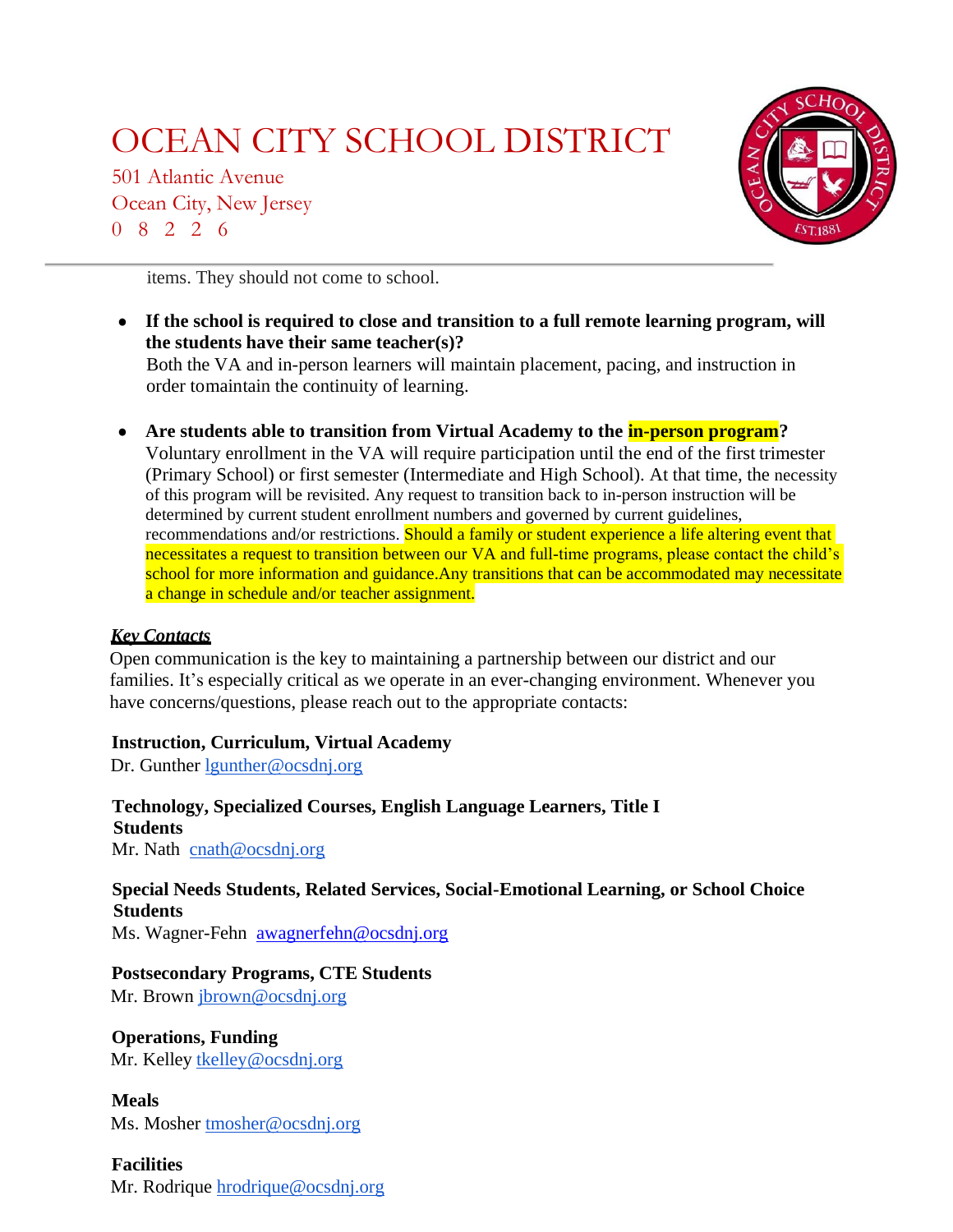501 Atlantic Avenue Ocean City, New Jersey 0 8 2 2 6



**Sports** Mr. Haines [ghaines@ocsdnj.org](mailto:ghaines@ocsdnj.org)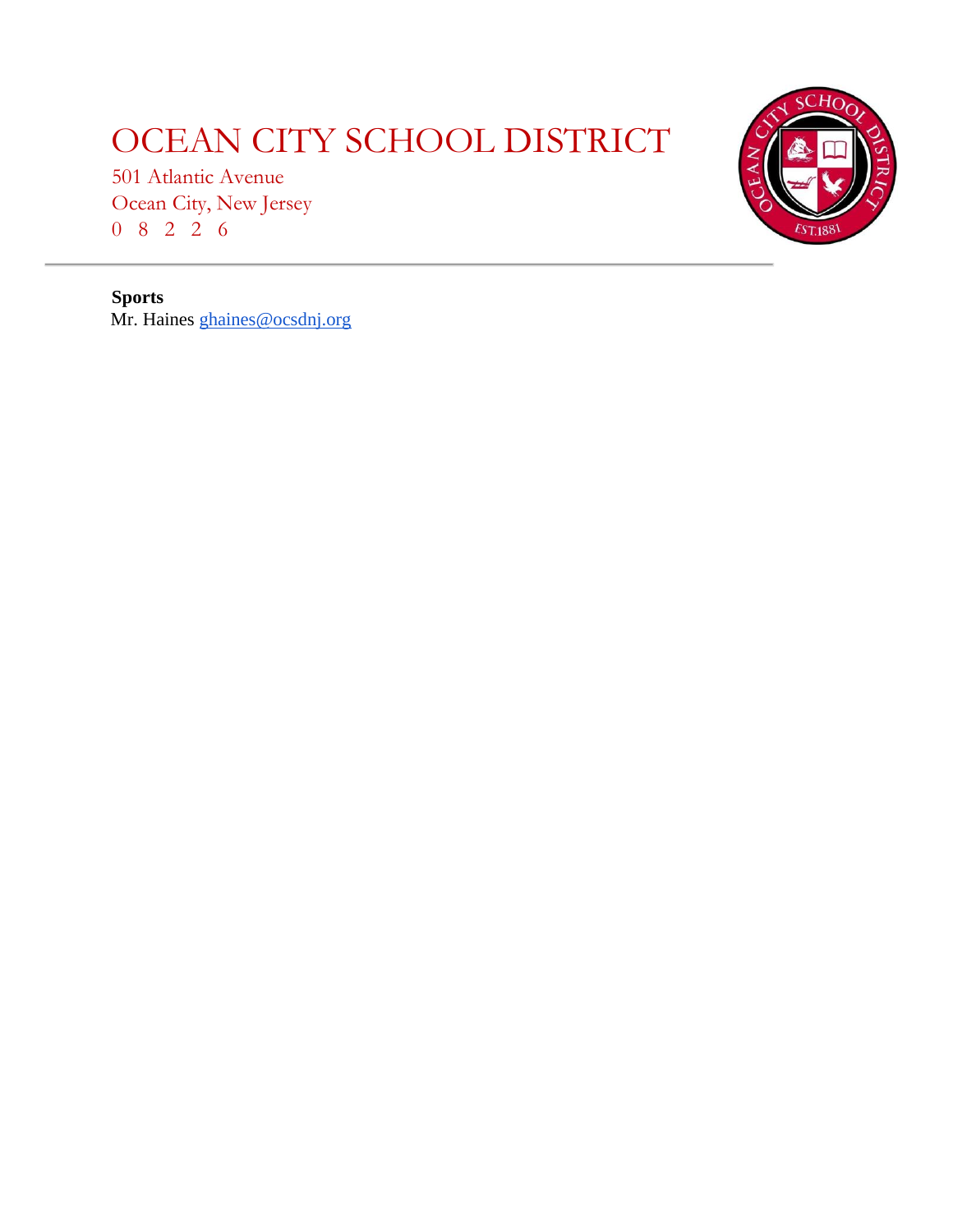501 Atlantic Avenue Ocean City, New Jersey 0 8 2 2 6



### <span id="page-17-0"></span>**Student Schedules \*School Specific\***

OCHS: Dr. Jamison [mjamison@ocsdnj.org](mailto:mjamison@ocsdnj.org) OCIS: Mr. Mattina [mmattina@ocsdnj.org](mailto:mmattina@ocsdnj.org) OCPS: Dr. Smith [csmith@ocsdnj.org](mailto:csmith@ocsdnj.org)

### **What resources does the OCFPL offer that I can take advantage of during the remote learning or hybrid learning model period of instruction for my student?**

OCFPL Resources:

**Overdrive:** a free service offered by the library that lets you borrow digital content (like ebooks and audiobooks) anytime, anywhere right to your favorite device!

**NewsBank:** An online resource that provides researchers of every kind with valuable information on any topic imaginable.

**Hoopla:** Hoopla is a groundbreaking digital media service offered by the library that allows you to borrow movies, music, audiobooks, ebooks, comics and TV shows to enjoy on your computer, tablet, or phone – and even your TV!

**Freegal:** a downloadable music service from the library. Freegal offers access to about 3 million songs, including Sony Music's catalog of legendary artists. In total the collection is comprised of music from over 10,000 labels with music that originates in over 60 countries.

**Worldbook.com** Access to children's books encyclopedias, activity books and more.

**[Capstone Interactive eBooks:](http://www.mycapstonelibrary.com/menu/%23/bookshelf)** Capstone Interactive features nearly 5000 titles. These interactive titles are just the ticket for emergent, struggling, reluctant and ELL readers! High-interest text combines with text-highlighting, read-aloud features and stellar book design to make reading a successful experience for every reader!

**[PebbleGo:](https://site.pebblego.com/modules)** PebbleGo is a curricular content hub specifically designed for K-3 students. Packed with informational articles, ready-made activities, and literacy supports for students of all abilities, it boosts engagement and fosters independent learning in core subject areas. Your students will love exploring PebbleGo time and time again.